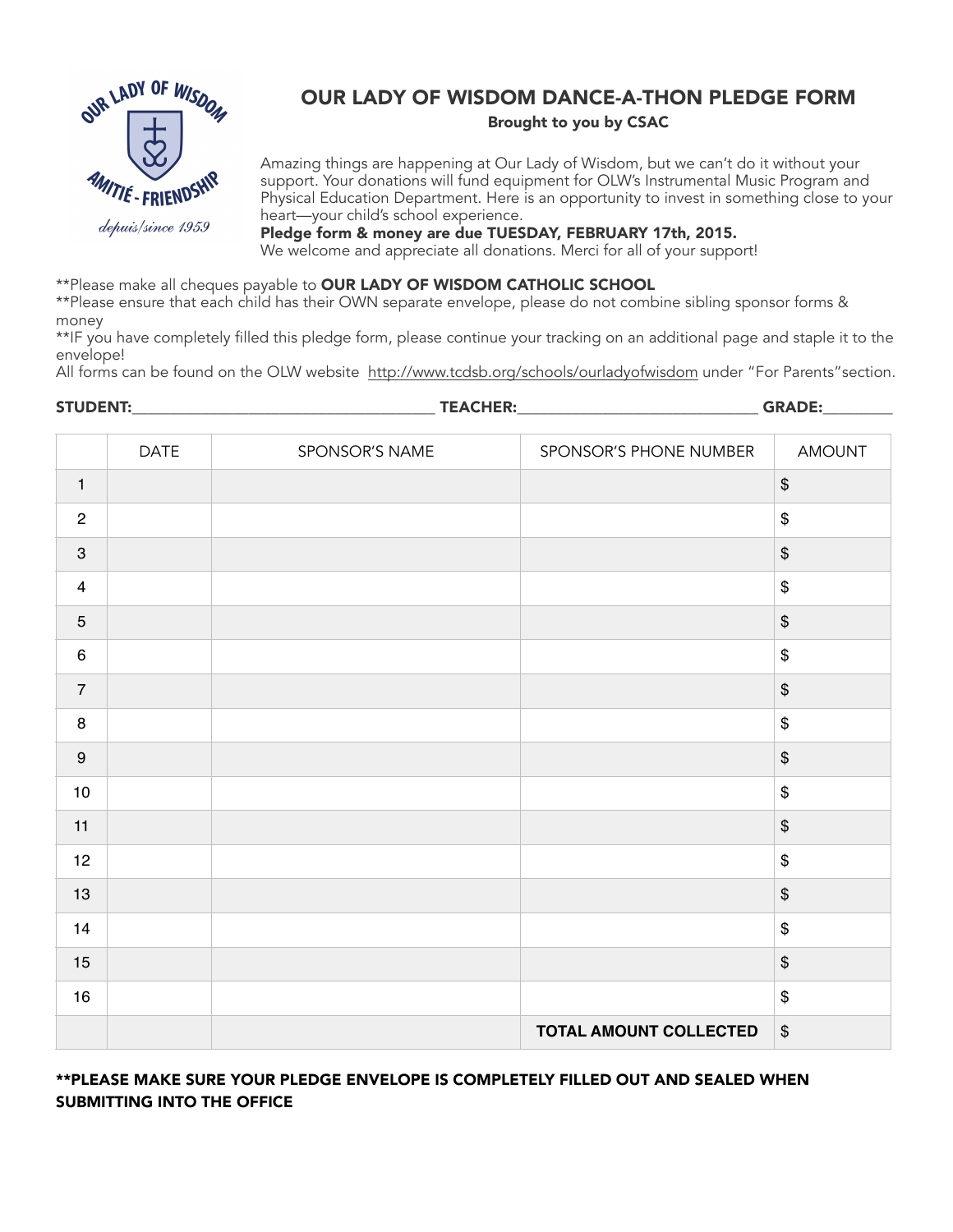

depuis/since 1959



10 Japonica Road Scarborough Ontario M1R 4R7 Telephone: 416-393-5273 Fax: 416-393-5434 [csac.ourladyofwisdom@tcdsb.org](mailto:csacourladyofwisdom@tcdsb.org)

Dear Our Lady of Wisdom Family,

CSAC is excited to announce that on Friday, February 20th, 2015 we will be hosting a Dance-athon at OLW. The hugely popular DJ Trevor is coming to make this event the best dance party OLW has ever seen! Each class will have approximately 50 minutes to show off their dance moves and have fun!

A Dance-a-thon is a healthy and active way to promote school spirit and fundraise. The funds raised will be used towards the Instrumental Music Department and the Physical Education Department that will enrich the school experience of our children; providing such things as new instruments and equipment.

On the reverse side of this envelope you will find the pledge form. We are asking the students of OLW to get sponsors for this event during the month of February. Sponsors can donate cash or cheques to be collected by the student. Please ensure your child is not approaching strangers for donations. If your child requires another pledge form you can find them on the school website under "For Parents" and print out an additional sheet and simply staple it to the envelope. OR you may simply use a blank page that captures all pertinent tracking sponsor information including child's name.

Please ensure that all cheques be made payable to **OUR LADY OF WISDOM CATHOLIC SCHOOL.** To make the Dance-a-thon even more exciting we will be giving out some fantastic prizes! Here are just a **few** of the prizes, more will be announced throughout the campaign:

## Top Fundraiser: Samsung Tablet

Students who raise \$100+ will be entered into a \$100 gift card draw Students who raise \$50 will be entered into a \$50 gift card draw Students who raise \$25 will be entered into a \$25 gift card draw Tickets to the Pirate Theatre Draw - all kids who participate in this fundraiser will be put into the draw The classroom that raises the most money will win a Pizza Lunch Party If the school raises \$10,000 there will be no uniform for a week

## **Pledge forms are due back into the office no later than TUESDAY, FEBRUARY 17th, 2015. Any form & money submitted AFTER the 17th will NOT be eligible for prizing draws!**

Below is the approximate time your child's class will participate in the Dance-a-thon:

| 9:30-10:30 | (JK/SK) Robertson, Yeung, Jean |  |
|------------|--------------------------------|--|
|------------|--------------------------------|--|

| 10:40-11:40 | (1&2) Makar, Haggar, Katherine, Rego, Thokoly                 |
|-------------|---------------------------------------------------------------|
| 11:45-12:45 | (Lunch)                                                       |
| $1:00-2:00$ | (3,4&5) Ivy O, MariBerje, Gitto, Habbaky, Camellia, Tymkewycz |
| 2:10-3:10   | (6,7&8) Bangala, Guirguis, Nardozi                            |

We will also be setting up tables around the gym to sell water, popcorn and glow accessories. We will need volunteers to help run the tables in 1 hour to 1 ½ hour shifts. If you wish to volunteer, please fill out the accompanying form and return it to your child's teacher as soon as possible. Volunteers will be selected and notified on a first come basis, each parent will be notified if they have been selected or not. Remember, we cannot put on events like this without your help!

We Thank You in advance,

CSAC Fundraising Team